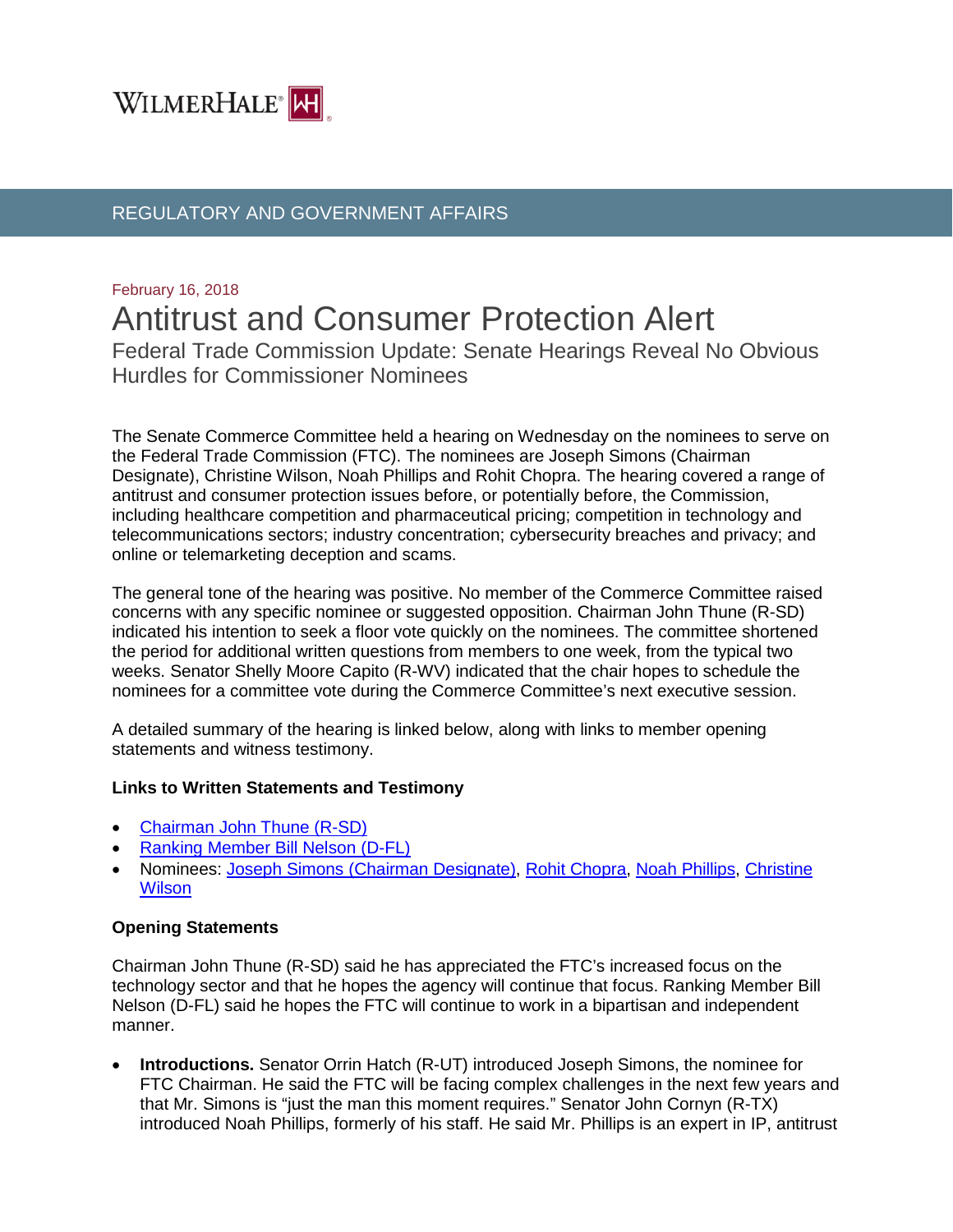and technical issues, and has a gift for building consensus across the aisle. Senator Shelley Moore Capito (R-WV) introduced Christine Wilson. She said Ms. Wilson is motivated by her view that competition is the best protection for consumers and the strongest prescription for a robust economy.

• **Nominee Opening Statements.** Mr. Simons said that he intends to continue to lead the FTC in a bipartisan way. He said the agency will focus on protecting and improving consumer welfare. Ms. Wilson said that the FTC should wield its authority appropriately and cautioned against the commission trading its role as referee in the market for the role of manager or star player. Mr. Phillips said in his opening statement that he believes the mission of the FTC is to protect consumers and competition, maintain predictability, and keep abreast of advancements in technology. Mr. Chopra said in his opening statement that he sees challenges ahead for the FTC in handling data breaches, sophisticated scams targeting seniors and veterans, and a large volume of upcoming M&A activity. He said it is the FTC's responsibility to protect consumers as well as honest businesses.

## **Question and Answer**

The hearing covered the FTC's enforcement priorities and its antitrust and consumer protection missions.

## Enforcement Priorities

- Senator Tom Udall (D-NM) asked how the commission will prioritize all of the issues currently pending. Mr. Simons said he intends to focus resources on areas where the potential for harm is the greatest. Senator Udall asked Mr. Simons for several commitments. Mr. Simons agreed to examine the FTC's budget and identify any concerns for the committee; he also agreed to examine the issue of bots in public comment systems, false labeling of sports equipment, and internet connectivity of children's toys. Mr. Chopra said the collection of data on children and service members warrants very specific attention. Mr. Phillips said consumer education is a crucial tool to get the word out to parents about data collection risks. Senator Udall said he hopes the FTC will work with state attorneys general to amplify that message.
- Senator Amy Klobuchar (D-MN) asked if merger enforcement should be a priority of the FTC. Mr. Chopra said there are barriers to entry in many industries, and that it is very important that the commission is sufficiently flexible to adapt its resources to keep up with the enforcement challenges presented by rapidly changing markets.

## Antitrust

• **Injunction Standard.** Senator Mike Lee (R-UT) mentioned his legislation, the SMARTER Act, which would align the standards that the DOJ and FTC must meet to obtain preliminary injunctions and which would require the FTC to litigate merger cases in federal court (rather than in administrative proceedings). He asked the nominees if there is any good reason for different injunction standards to govern DOJ and FTC merger challenges, and if they would ever authorize the filing of an administrative complaint without seeking a preliminary injunction in federal court. Mr. Chopra said he believes market participants should not have to navigate multiple standards whenever possible, but one concern is the overall speed of the proceedings. Mr. Phillips said he does not believe there is any good reason to have different standards. Ms. Wilson said she believes businesses should have predictability and clarity when considering potential transactions, and that there is no good reason for different standards. She said she would be inclined to seek a preliminary injunction in federal court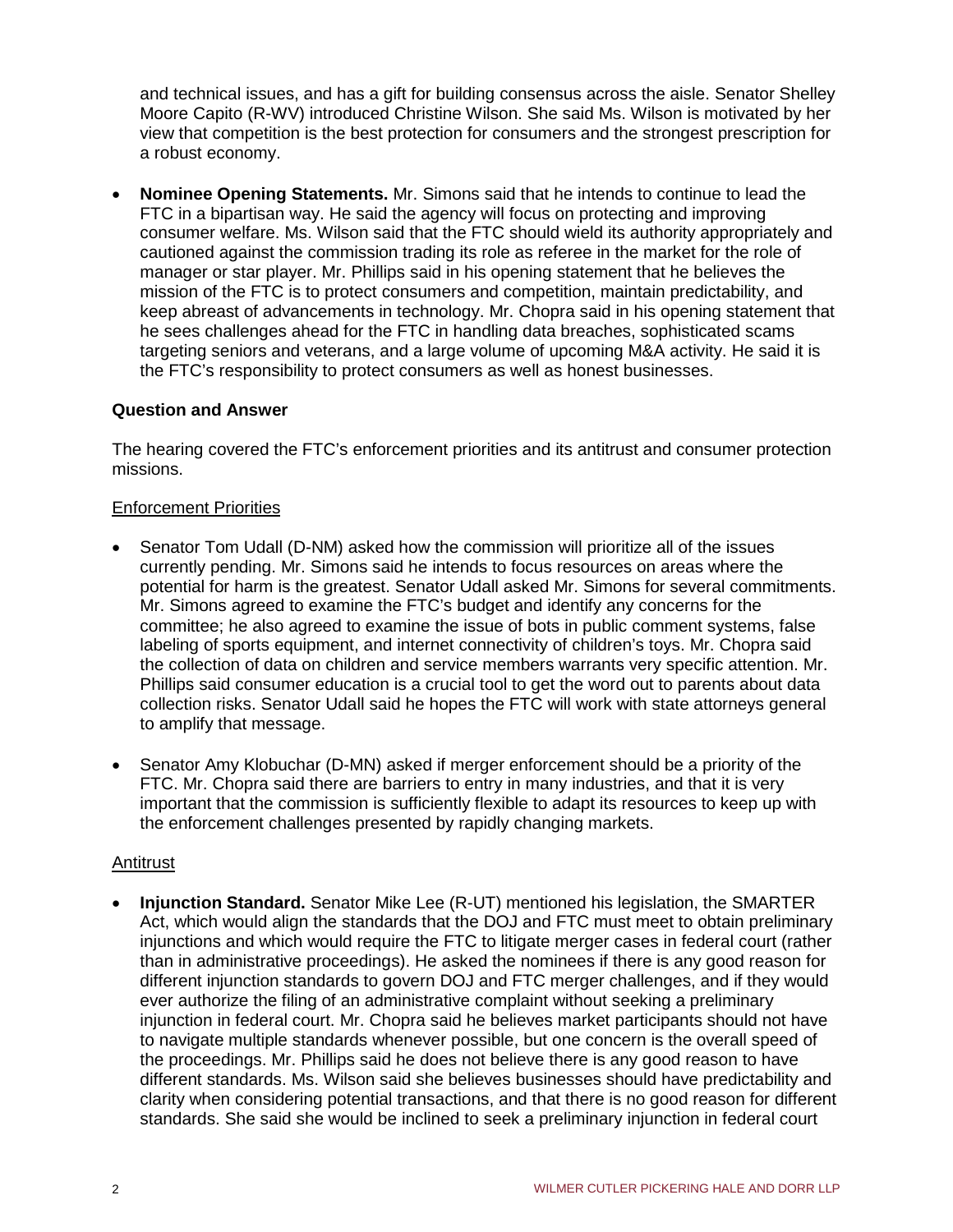for unconsummated mergers. Mr. Simons said he believes in practice that the two standards lead to the same results, but agrees that that should be made more clear. He said litigation should be in federal court and there should only be one bite at the apple. Senator Lee said he was encouraged by those comments and that the fate of a litigant should not be determined by a coin toss determining which agency reviews the merger.

• **Competition in Technology Sector.** Senator Thune (R-SD) asked about the state of competition in the technology sector. Mr. Simons said big is not necessarily good or bad, but he has concerns that big and influential companies could use anticompetitive means to stay big. Ms. Wilson said she believes the antitrust laws as written are sufficiently broad and flexible to adapt to new technology. Mr. Phillips said technology companies have a large impact on our lives, and he sees the FTC playing a role in ensuring competition. Mr. Chopra said large tech companies compete not only with each other but with several other sectors of the economy also, and that creates interesting challenges for the Commission.

Senator Ted Cruz (R-TX) asked about the scope and size of big tech and how the FTC should approach the rapid growth. Mr. Simons said he believes the sectors most likely to face antitrust problems are those in which firms have the most market power, and he intends to pay particular attention to those areas.

• **Competition in the Healthcare and Pharmaceutical Industries.** Senator Richard Blumenthal (D-CT) questioned the nominees about drug pricing and whether they agree the FTC needs to vigorously enforce against anticompetitive conduct in the pharmaceutical industry. Mr. Simons said he is very concerned about drug pricing and would like to explore the possibility of creating a task force that could monitor drug price increases and identify cases where anticompetitive conduct has played a role. Mr. Chopra said the FTC needs to focus on sectors in which enforcement can have the greatest effect on consumer pocketbooks, and the healthcare and pharmaceutical industries must be a top priority.

Senator Capito (R-WV) asked the nominees about prescription drug pricing and consolidation in the Pharmacy Benefit Manager (PBM) industry. She raised concerns about retail competition in the healthcare industry and asked how the FTC will deal with these issues. Mr. Simons said he strongly agrees with that concern and hopes to establish a program to retrospectively examine mergers and determine if past enforcement has been effective. He said the healthcare industry may be part of that initiative. Mr. Phillips said the FTC should be focusing on this issue because healthcare costs may be the number one issue for many American households. Ms. Wilson said this is an area where the FTC has spent a lot of time, and she expects they will continue to do so.

Senator Roger Wicker (R-MS) asked Ms. Wilson about protecting consumers in the face of consolidating healthcare markets. In particular, he raised concerns about PBMs lacking transparency and abusing market leverage. He asked what role transparency should play in ensuring competition in the pharmaceutical segment. Ms. Wilson said she firmly believes transparency is crucial for free and efficient markets. As to PBMs, she agreed with Mr. Simons that merger retrospectives would be important to determine whether the FTC has achieved the right enforcement balance. Senator Wicker said that pharmacists are often frustrated by the regulatory burdens placed on them.

Senator Klobuchar (D-MN) asked about reverse payments—i.e., where a branded pharmaceutical supplier is alleged to have paid a generic company to drop a patent challenge and stay out of the market—and pointed out that pharmaceutical prices have continued to rise. Mr. Phillips said the FTC has a long bipartisan tradition of policing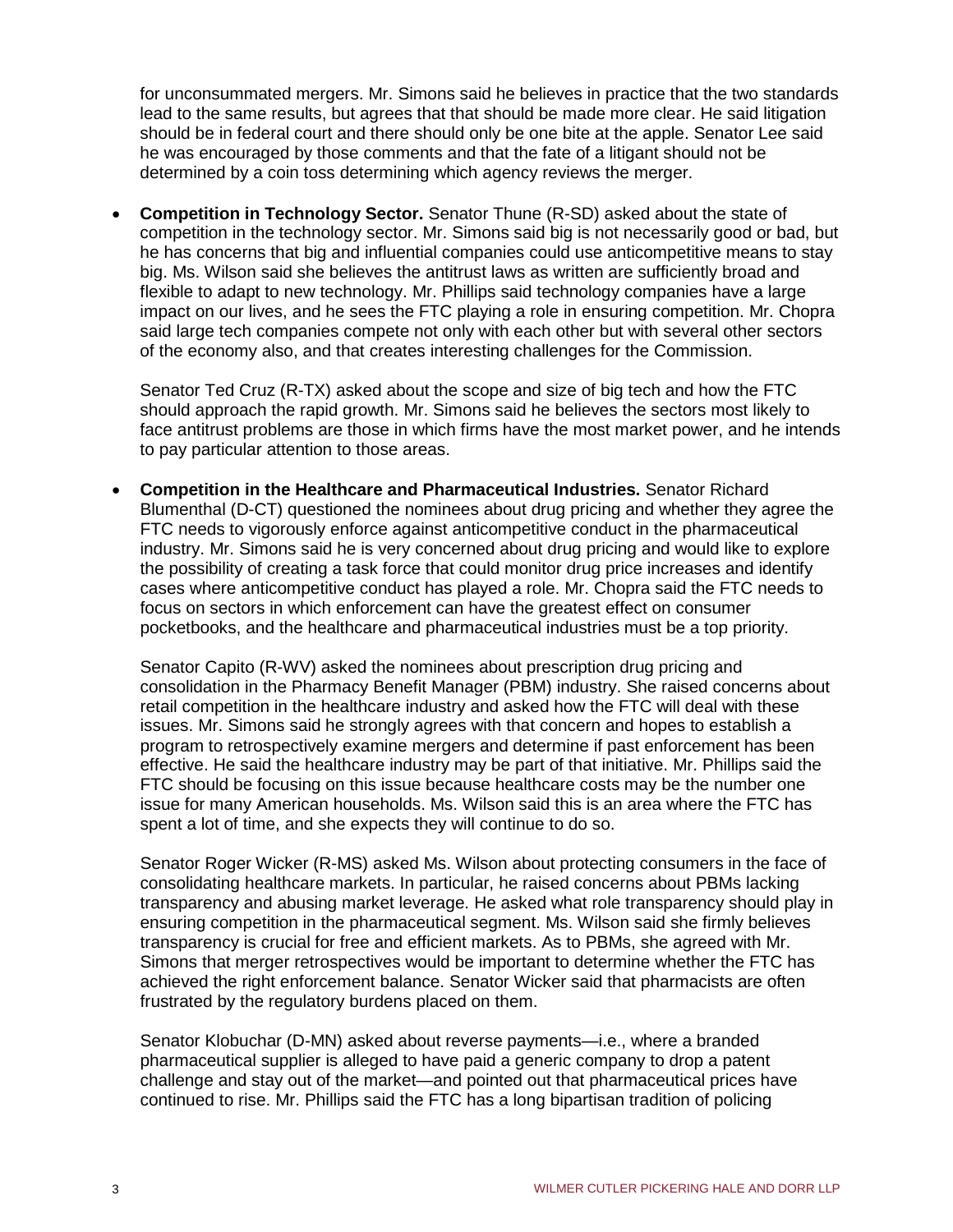anticompetitive actions in the pharmaceutical industry and said he looks forward to continued FTC focus there.

- **Competition in the Telecommunications Sector.** Senator Ed Markey (D-MA) read a statement from FTC Commissioner Terrell McSweeny about gaps in the FTC's authority and expertise in the telecommunications sector over privacy and data security. Mr. Chopra said he shares the concerns Commissioner McSweeny raises. Mr. Simons said he believes if the FTC's authority to enforce in this sector is restored, the FTC will be a vigorous enforcer. Senator Markey said the FTC lacks sufficient rulemaking authority in this area; Mr. Simons said the FTC and FCC both have rulemaking authority but of different types. Mr. Simons said that he would like to consult with the FTC's general counsel's office before reaching firm conclusions regarding these issues.
- **Competition in Agriculture.** Senator Jon Tester (D-MT) asked about concentration in the agricultural industry. Mr. Simons said he would likely include agriculture in the merger retrospective program. Senator Tester asked if the review could affect the Syngenta/ChemChina merger. Mr. Simons said a retrospective would have implications for every merger going forward, but that generally past mergers are a done deal. The other nominees agreed.
- **Competition in the Airline Industry.** Senator Richard Blumenthal (D-CT) expressed concerns about the airline industry. He said he hopes the commissioners will use their platform and bully pulpit to advocate for competition there, even if the FTC lacks jurisdiction. Mr. Phillips said he would like to make the Commission a resource for other agencies seeking expertise on the topic. Senator Blumenthal said beyond the FTC being a resource, he would like to see it "be a champion."

## Consumer Protection

- **Consumer Protection Policy.** Senator Catherine Cortez-Masto (D-NV) asked for all nominees to make a commitment that the FTC will be an active consumer protection agency on their watch. Each of the nominees agreed. Senator Cortez-Masto asked what they see as the biggest challenge the commission will face. Mr. Simons said data breaches, and Ms. Wilson agreed. Mr. Phillips agreed as well, but added that those topics should not distract from the bread-and-butter issues of the agency like protecting children and the elderly. Mr. Chopra said the FTC should make enforcement against credit reporting agency misconduct a paramount priority.
- **Data Protection and Data Breaches.** Senator Blumenthal (D-CT) inquired about protecting consumer data in cyber breaches. Each of the nominees expressed concerns about whether the FTC has sufficient authority to create incentives for companies to protect consumer data.

Senator Maria Cantwell (D-WA) asked whether there should be more rigorous guidelines regarding notification about data breaches and whether, for example, waiting five weeks to disclose a breach was too long. Mr. Simons said it was worth examining the possibility of new guidelines, but that he does not yet have a good basis to reach a conclusion on whether five weeks is too long. Mr. Chopra said as a general matter and not specific to any one case, several weeks does not sound fast enough to him. Mr. Phillips said data breach notifications raise serious issues that he is looking forward to working on. Ms. Wilson agreed this area raises serious issues and said she anticipates the FTC will spend a great deal of time on these questions.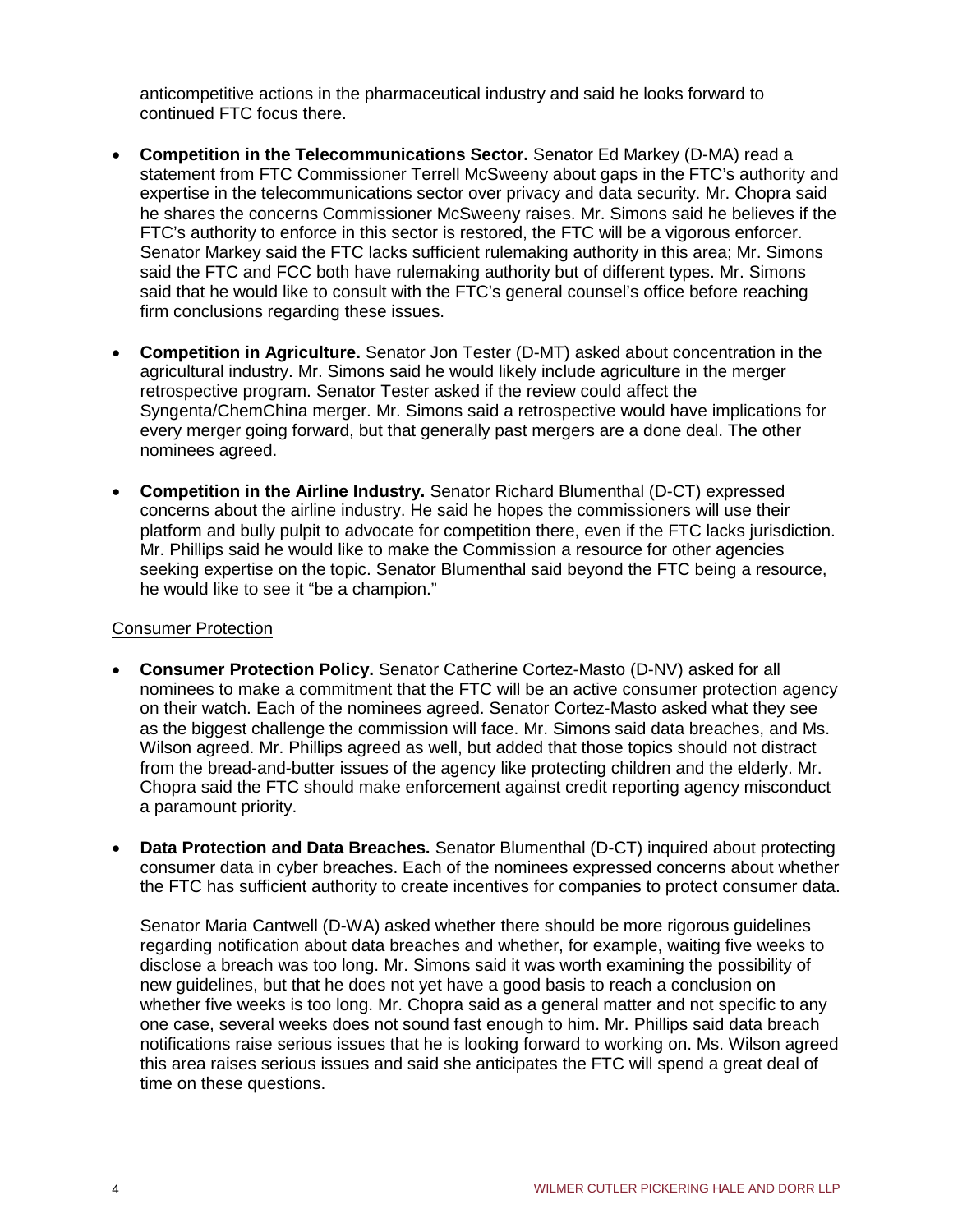• **Credit Reporting.** Senator Brian Schatz (D-HI) asked the nominees if they believe the FTC has the authority to do more in the credit reporting industry. Each of the nominees said they were interested in exploring whether the commission would benefit from more authority. Mr. Chopra said the industry is an example of one where consumers cannot vote with their feet and the commission needs to "amp up" its work in the field. Senator Schatz raised predictive algorithms and asked if the FTC would commit to looking into that issue. Mr. Chopra said he would.

Senator Klobuchar (D-MN) asked about a recent data breach in the credit reporting industry. Mr. Simons said he expects the commission to be "all over" any major issue involving data breaches.

• **Student Loans.** Senator Maggie Hassan (D-NH) asked about student loan scams and what the FTC can be doing at the federal level. Mr. Chopra said the situation resembles the foreclosure crisis. He said he knows the FTC has been criticized for being late on the issue, but believes the staff has done good work that they need to amplify and not allow history to repeat itself.

Senator Tammy Baldwin (D-WI) asked about student debt relief scams and how the FTC should work with the Department of Education and other agencies to address them. Mr. Chopra said there is no question the FTC, Consumer Financial Protection Bureau and DOE must tackle the problem by working together, along with state attorneys general. He said the debt relief scams are the symptom, and that the authorities also need to address the underlying cause, which he believes to be subpar student loan servicing.

- **Child Privacy.** Senator Markey (D-MA) asked what the nominees will do to ensure childdirected applications are fashioned to protect privacy and asked each of the nominees to pledge to promote pro-child privacy policies. Each of the nominees agreed. Mr. Chopra said the market has evolved very quickly with technology and pledged to notify the committee if he feels the FTC lacks the authority it needs.
- **Online Gaming.** Senator Hassan (D-NH) asked about violent video games and "loot boxes" (a form of reward in online gaming). Each of the nominees agreed that children becoming addicted to gaming is a problem that warrants the FTC's attention and agreed to examine issues with loot boxes.
- **Telemarketing.** Senator Capito (R-WV) asked about the new age of telemarketing. Ms. Wilson said the Do Not Call initiative was initially successful but technology has now outpaced that effort. She said the FTC must evolve on the issue.

Senator Tester (D-MT) asked about telemarketers. Mr. Simon said he expects there is a technological solution to the problem. Mr. Phillips said a solution must be a priority for the Commission. Mr. Chopra agreed it should be a priority but expressed concern that the agency does not have the resources and tools to solve it.

• **FTC Telecommunication Authority.** Senator Blumenthal (D-CT) asked about the Ninth Circuit's recent panel decision *FTC v. AT&T Mobility*, which overturned an FTC enforcement action against AT&T Mobility for allegedly "throttling" data usage for certain customers. He said the decision creates a major gap in the FTC's jurisdiction. Mr. Simons said he expects the *en banc* Ninth Circuit will reverse the panel decision. He said he would support eliminating the common carrier exception from the FTC Act entirely. Senator Blumenthal expressed concerns about "mobile cramming" (including third-party charges in bills for telecommunication services).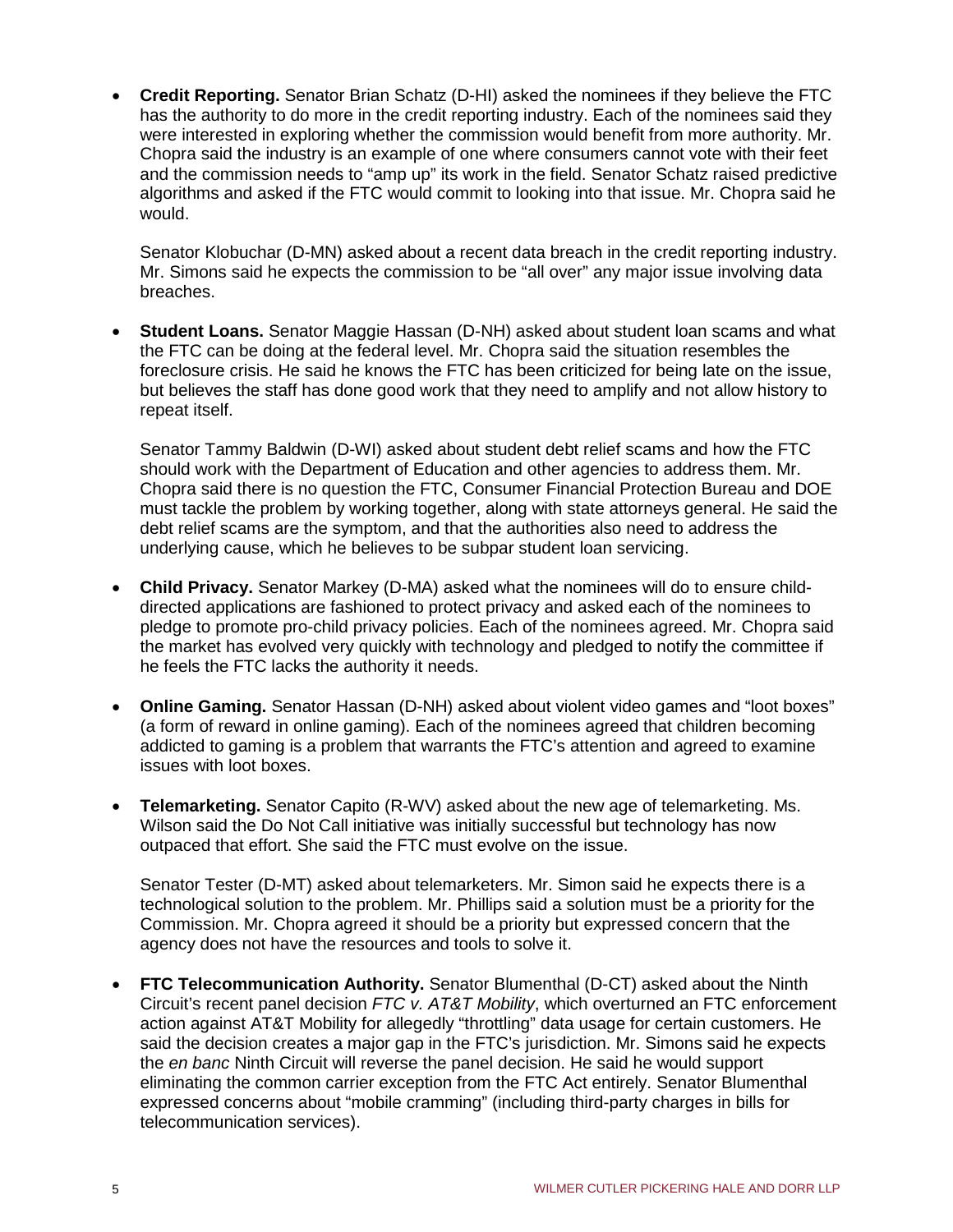• **Other Topics.** Senator Wicker (R-MS) asked the nominees specifically about proposals to change the FTC's "contact lens rule," expressing skepticism about whether a rule that is currently working well should be changed. Mr. Simons said he believes that if it "ain't broke, don't fix it." Ms. Wilson agreed. Mr. Chopra said the agency should be careful about imposing unnecessary burdens on the smallest industries.

Senator Baldwin (D-WI) asked about travel-rating websites and the potential that they may be incentivized to promote positive reviews to collect click-based compensation. Each of the nominees agreed to look into that issue.

Senator Capito (R-WV) asked about the role the FTC plays in addiction issues. Mr. Chopra said addiction can create conditions where consumers are susceptible to serious scams and fraud, including body brokering in the opioid epidemic.

Senator Jerry Moran (R-KS) asked about deceptive and unfair marketing practices surrounding the use of fake bots and social media followers. Mr. Chopra said sales and marketing are often more effective with more trust, and said he looks forward to addressing that trust problem. Senator Moran asked about ticket bots, saying someone needed to be made an example of. Ms. Wilson agreed to vigorously enforce the BOTS Act and make sure violators are held up as examples.

## **Other**

- **Federal vs. State Enforcement.** Senator Cortez-Masto (D-NV) asked how the nominees expect to interact with state attorneys general. Each of the nominees said they plan to work very closely with state attorneys general to use them as a "force multiplier." Senator Cortez-Masto asked Mr. Simons how he will incorporate other commissioners into everyday decision making. He said he foresees it being "Team FTC," and each nominee has significant expertise that he intends to make use of.
- **Influence of Former Chairman Muris.** Senator Cruz (R-TX) asked Mr. Simons and Ms. Wilson what lessons they learned from working with former FTC Chairman Muris. Mr. Simons said he learned to set clear priorities and communicate them well. He said he values high staff morale and intends to follow former Chairman Muris in promoting morale. Ms. Wilson said she learned the value of having a positive agenda to implement rather than just reacting.
- **Appropriations.** Senator Moran (R-KS) asked about the Commission's appropriations and if Mr. Simons had anything on which he would like the Appropriations Committee to focus. Mr. Simon said he didn't know enough yet to say whether they might need more or less money in certain areas, but his bias at this point would be to "keep the ship steady."

**\* \* \*** Senator Capito closed the hearing on behalf of Chairman Thune. She said that given the committee's intention to get the nominations on the next committee markup, the record would remain open until Tuesday, February 20, and responses would be due by Monday, February 26.